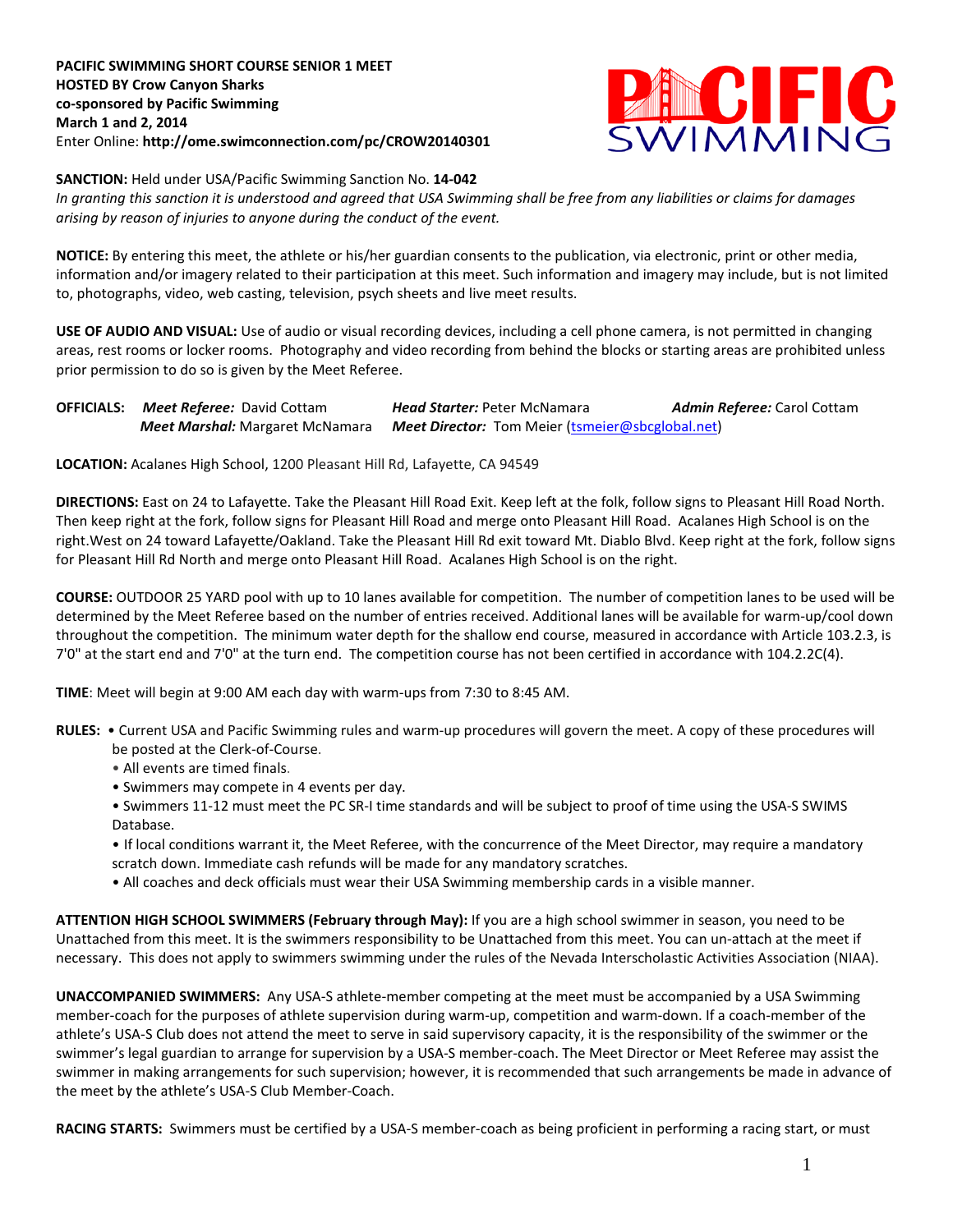start the race in the water. It is the responsibility of the swimmer or the swimmer's legal guardian to ensure compliance with this requirement.

**RESTRICTIONS:** • Smoking and the use of other tobacco products is prohibited on the pool deck, in the locker rooms, in spectator

- seating, on standing areas and in all areas used by swimmers, during the meet and during warm-up periods.
- Sale and use of alcoholic beverages is prohibited in all areas of the meet venue.
- No glass containers are allowed in the meet venue.
- Only swimmers, coaches, officials, and volunteers will be allowed on the pool deck.

• Except where venue facilities require otherwise, changing into or out of swimsuits other than in locker rooms or other designated areas is not appropriate and is strongly discouraged.

- **ELIGIBILITY:** Swimmers must be current members of USA-S and enter their name and registration number on the meet entry card as they are shown on their Registration Card. If this is not done, it may be difficult to match the swimmer with the registration and times database. The meet host will check all swimmer registrations against the SWIMS database and if not found to be registered, the Meet Director shall accept the registration at the meet (a \$10 surcharge will be added to the regular registration fee). Duplicate registrations will be refunded by mail.
	- FOR PC SR-I level competitions, swimmers 13/Over are eligible to enter this meet. There is no proof of time. Entry times should be the swimmers actual time and not the minimum standard.
	- Swimmers 11-12 must meet the PC SR-I time standard as outlined by Pacific time verification procedures. No refunds will be given if a time cannot be proven.
	- Disabled swimmers are welcome to attend this meet and should contact the Meet Director or Meet Referee regarding special accommodations.
	- No time conversions will be accepted.
	- Entries with "NO TIME" will be rejected.

**SEEDING:** All events will be swum fastest to slowest. The 1650 and 1000 Free will be swum alternating women and men heats. Swimmers must provide timers and counters for the 1000 and 1650 Free. Swimmers must provide their own counters for the 500 Free.

**CHECK-IN:** The meet will be deck seeded. Swimmers must check-in at the Clerk-of-Course. Close of check-in for all events shall be no more than 60 minutes before the estimated time of the start of the first heat of the event. No event shall be closed more than 30 minutes before the scheduled start of the session. Swimmers who do not check-in will not be allowed to compete in the event.

**SCRATCH RULE:** Swimmers entered in an individual event in a Senior meet that is seeded on the deck who have checked in for that event, must swim in the event unless they notify the clerk of the course before seeding for that event has begun that they wish to scratch. Failure to swim an event will result in being barred from their next individual event in which the swimmer is entered on that day or the next meet day, whichever if first.

**ENTRY FEES:** \$5.50 per individual event plus an \$8.00 per swimmer participation fee. Entries will be rejected if payment is not sent at time of request.

**ONLINE ENTRIES:** To enter on-line go to **http://ome.swimconnection.com/pc/CROW20140301** to receive an immediate entry confirmation this method requires payment by credit card. Swim Connection, LLC charges a processing fee for this service, equal to \$1 per swimmer plus 5% of the total Entry Fees. Please note that the processing fee is a separate fee from the Entry Fees. If you do not wish to pay the processing fee, enter the meet using a mail entry. **Entering online is a convenience, is completely voluntary, and is in no way required or expected of a swimmer by Pacific Swimming.** Online entries will be accepted through Wednesday, **February 19, 2014**.

**MAILED OR HAND DELIVERED ENTRIES:** Entries must be on the attached consolidated entry form. Forms must be filled out completely and printed clearly with swimmers best time. Entries must be entered using the current Pacific Swimming procedure: and postmarked by midnight, Tuesday, **February 18, 2014** or hand delivered by 6:30 p.m. Wednesday, **February 19, 2014.** No late entries will be accepted. No refunds will be made, except mandatory scratch downs. Requests for confirmation of receipt of entries should include a self-addressed envelope.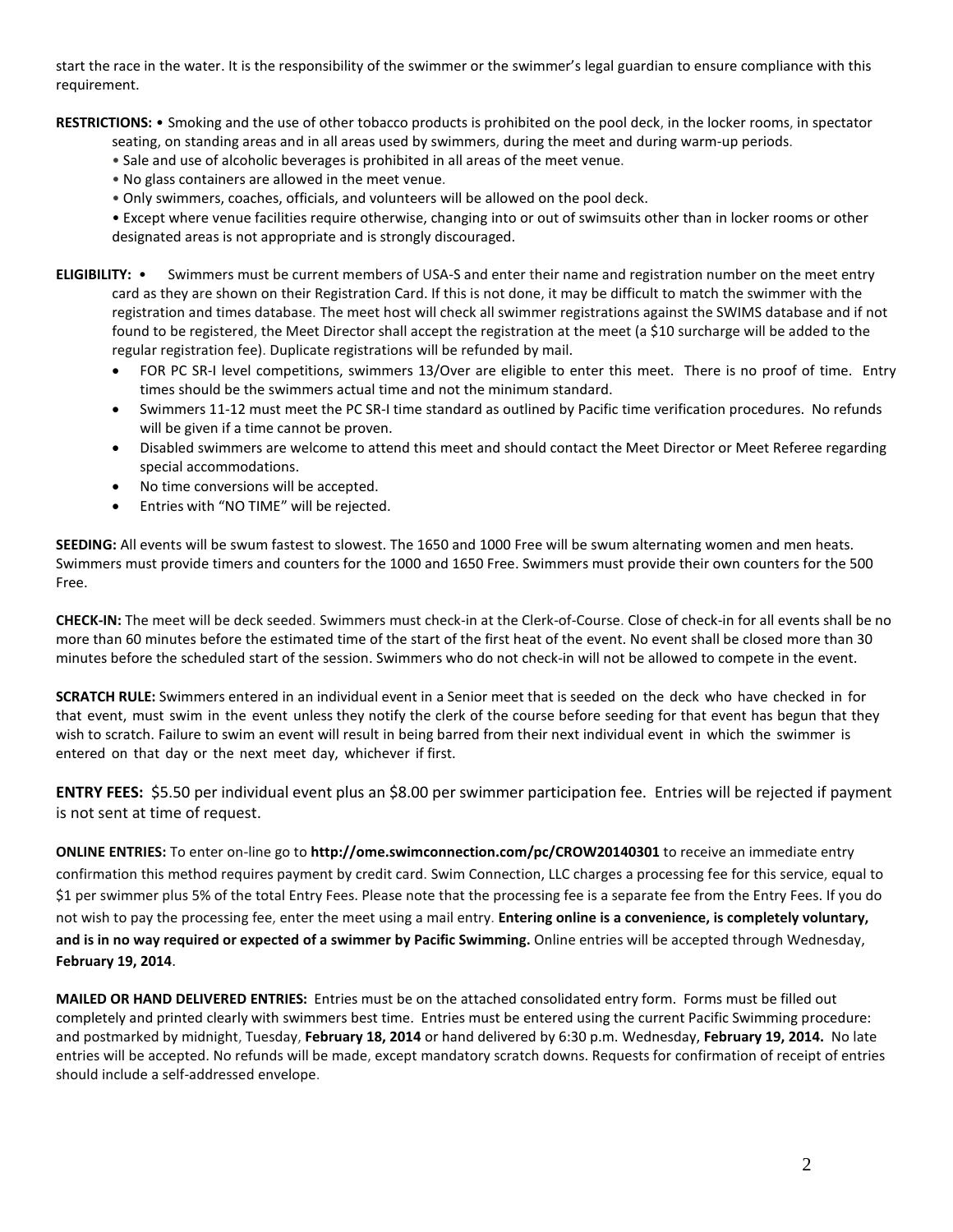**AWARDS:** None.

**ADMISSION:** Free. A '2 DAY' program will be available for \$4.00

**HOSPITALITY:** Hospitality available for coaches, officials, timers, and volunteers. Lunches will be provided for coaches and working deck officials. There will be a minimal snack bar available.

**MISCELLANEOUS:** No overnight parking is allowed. No noise makers allowed in the pool facility. Parents please respect the area designated for coaches (i.e. do not sit or stand in front of coaches).

| Saturday March 1, 2014 |                  |               |  |  |  |  |  |  |  |
|------------------------|------------------|---------------|--|--|--|--|--|--|--|
| <b>EVENT#</b>          | <b>EVENT</b>     | <b>EVENT#</b> |  |  |  |  |  |  |  |
| 1                      | <b>500 FREE</b>  | 2             |  |  |  |  |  |  |  |
| 3                      | 200 BACK         | 4             |  |  |  |  |  |  |  |
| 5                      | 100 BREAST       | 6             |  |  |  |  |  |  |  |
| 7                      | <b>200 FLY</b>   | 8             |  |  |  |  |  |  |  |
| 9                      | <b>100 FREE</b>  | 10            |  |  |  |  |  |  |  |
| 11                     | 200 I.M.         | 12            |  |  |  |  |  |  |  |
| 13                     | <b>1650 FREE</b> | 14            |  |  |  |  |  |  |  |
|                        |                  |               |  |  |  |  |  |  |  |

|  |  | <b>ORDER OF EVENTS</b> |  |
|--|--|------------------------|--|
|  |  |                        |  |

|               | Saturday March 1, 2014 |               | Sunday March 2, 2014 |                  |               |  |  |  |
|---------------|------------------------|---------------|----------------------|------------------|---------------|--|--|--|
| <b>EVENT#</b> | <b>EVENT</b>           | <b>EVENT#</b> | <b>EVENT#</b>        | <b>EVENT</b>     | <b>EVENT#</b> |  |  |  |
| 1             | <b>500 FREE</b>        | 2             | 15                   | 400 I.M.         | 16            |  |  |  |
| 3             | 200 BACK               | 4             | 17                   | <b>200 FREE</b>  | 18            |  |  |  |
| 5             | 100 BREAST             | 6             | 19                   | <b>100 FLY</b>   | 20            |  |  |  |
| 7             | <b>200 FLY</b>         | 8             | 21                   | 50 FREE          | 22            |  |  |  |
| 9             | <b>100 FREE</b>        | 10            | 23                   | 200 BREAST       | 24            |  |  |  |
| 11            | 200 I.M.               | 12            | 25                   | 100 BACK         | 26            |  |  |  |
| 13            | <b>1650 FREE</b>       | 14            | 27                   | <b>1000 FREE</b> | 28            |  |  |  |

Events 13-14 and 27-28 will be swim alternating women and men

All events will swim fastest to slowest

Time standards may be found at[: http://www.pacswim.org/userfiles/cms/documents/266/timestandardssenior.pdf](http://www.pacswim.org/userfiles/cms/documents/266/timestandardssenior.pdf)